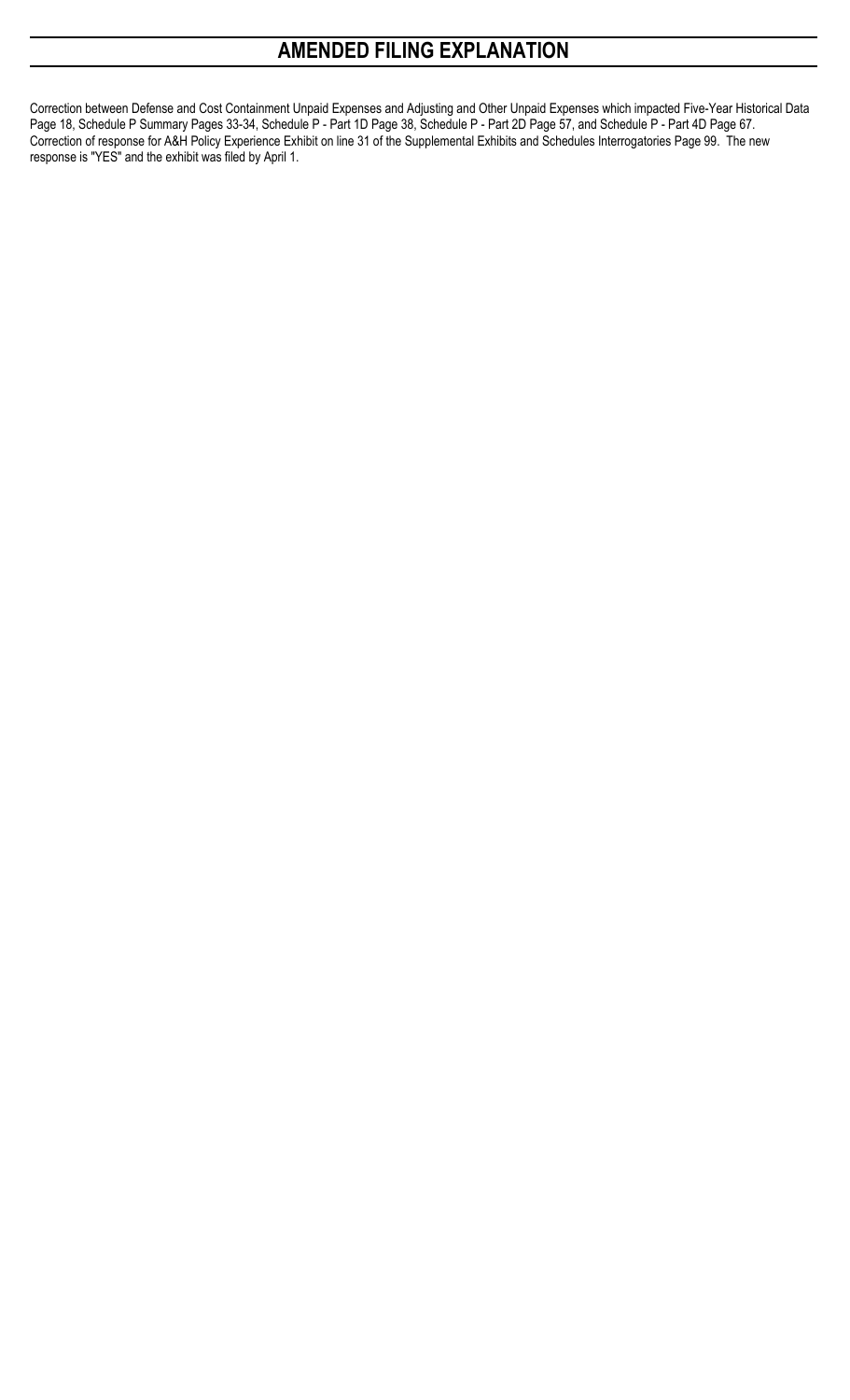# **ANNUAL STATEMENT**

**For the Year Ended December 31, 2018** of the Condition and Affairs of the

# **PATRONS MUTUAL INSURANCE COMPANY OF CONNECTICUT**

| NAIC Group Code<br>0175, 0175<br>(Current Period) (Prior Period) |                                                                              | NAIC Company Code 14923                                                      | Employer's ID Number 06-0487440                            |
|------------------------------------------------------------------|------------------------------------------------------------------------------|------------------------------------------------------------------------------|------------------------------------------------------------|
| Organized under the Laws of CT                                   |                                                                              | State of Domicile or Port of Entry CT                                        | Country of Domicile<br>US.                                 |
| Incorporated/Organized March 1, 1887                             |                                                                              | Commenced Business April 6, 1887                                             |                                                            |
| <b>Statutory Home Office</b>                                     | 100 Pearl Street, 11th Floor  Hartford  CT  US  06103<br>(Street and Number) | (City or Town, State, Country and Zip Code)                                  |                                                            |
| Main Administrative Office                                       | 518 East Broad Street  Columbus  OH  US  43215<br>(Street and Number)        | (City or Town, State, Country and Zip Code)                                  | 614-464-5000<br>(Area Code) (Telephone Number)             |
| Mail Address                                                     | 518 East Broad Street  Columbus  OH  US  43215                               | (Street and Number or P. O. Box) (City or Town, State, Country and Zip Code) |                                                            |
| Primary Location of Books and Records                            | 518 East Broad Street  Columbus  OH  US  43215<br>(Street and Number)        | (City or Town, State, Country and Zip Code)                                  | 614-464-5000<br>(Area Code) (Telephone Number)             |
| Internet Web Site Address                                        | www.stateauto.com                                                            |                                                                              |                                                            |
| <b>Statutory Statement Contact</b>                               | Zachary James Skidmore<br>(Name)                                             |                                                                              | 614-917-5995<br>(Area Code) (Telephone Number) (Extension) |
|                                                                  | corporateaccounting@stateauto.com<br>(E-Mail Address)                        |                                                                              | 317-715-4519<br>(Fax Number)                               |
|                                                                  |                                                                              | <b>OFFICERS</b>                                                              |                                                            |
| Name<br>1. Michael Edward LaRocco<br>3. Matthew Robert Pollak    | <b>Title</b><br>President<br>Treasurer                                       | Name<br>2. Melissa Ann Centers<br>4.<br><b>OTHER</b>                         | <b>Title</b><br>Secretary                                  |
| Steven Eugene English                                            | Senior Vice President                                                        | Scott Alan Jones                                                             | <b>Vice President</b>                                      |

# **DIRECTORS OR TRUSTEES**<br>Fiorile James Edward Kunk

Robert Ellison Baker **Michael Joseph Fiorile** James Edward Kunk Michael Edward LaRocco Marsha Pasquinelly Ryan **Edwin Jesse Simcox** Dwight Eric Smith **Example 2** Roger Philip Sugarman

\*14923201820100100\*

State of ...... Ohio County of..... Franklin

The officers of this reporting entity being duly sworn, each depose and say that they are the described officers of said reporting entity, and that on the reporting period stated above, all of the herein described assets were the absolute property of the said reporting entity, free and clear from any liens or claims thereon, except as herein stated, and that this statement, together with related exhibits, schedules and explanations therein contained, annexed or referred to, is a full and true statement of all the assets and liabilities and of the condition and affairs of the said reporting entity as of the reporting period stated above, and of its income and deductions therefrom for the period ended, and have been completed in accordance with the NAIC *Annual Statement Instructions* and *Accounting Practices and Procedures* manual except to the extent that: (1) state law may differ; or, (2) that state rules or regulations require differences in reporting not related to accounting practices and procedures, according to the best of their information, knowledge and belief, respectively. Furthermore, the scope of this attestation by the described officers also includes the related corresponding electronic filing with the NAIC, when required, that is an exact copy (except for formatting differences due to electronic filing) of the enclosed statement. The electronic filing may be requested by various regulators in lieu of or in addition to the enclosed statement.

| Michael Edward LaRocco<br>President |                         |  |  | Melissa Ann Centers<br>Secretary |          | <b>Matthew Robert Pollak</b><br>Treasurer |  |           |  |  |
|-------------------------------------|-------------------------|--|--|----------------------------------|----------|-------------------------------------------|--|-----------|--|--|
| Subscribed and sworn to before me   |                         |  |  |                                  |          | a. Is this an original filing?            |  | No [X]    |  |  |
| This                                | 22nd<br>April<br>dav of |  |  | 2019                             | b. If no | 1. State the amendment number             |  |           |  |  |
|                                     |                         |  |  |                                  |          | 2. Date filed                             |  | 4/22/2019 |  |  |
|                                     |                         |  |  |                                  |          | 3. Number of pages attached               |  | 8         |  |  |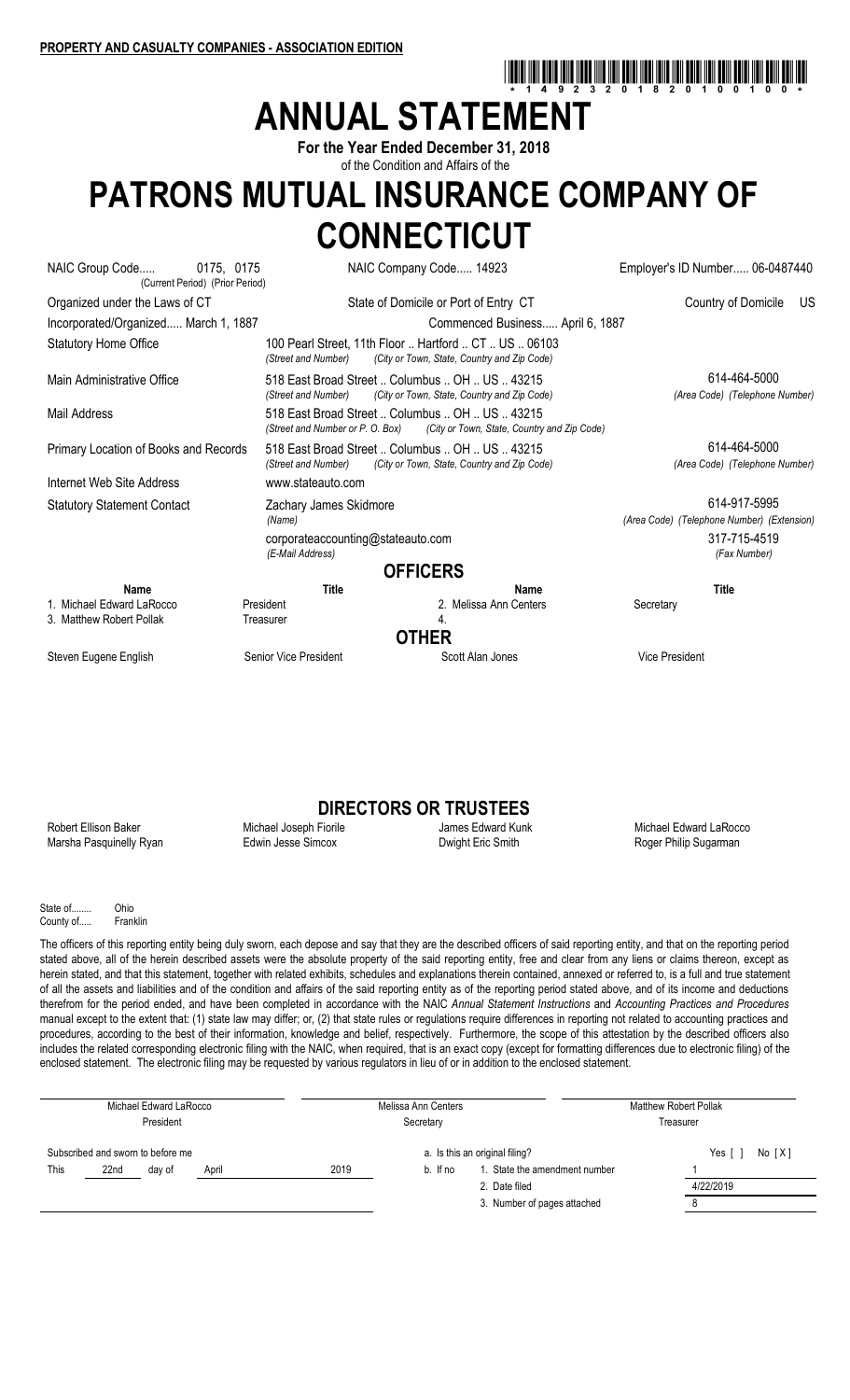#### Annual Statement for the year 2018 of the PATRONS MUTUAL INSURANCE COMPANY OF CONNECTICUT FIVE-YEAR HISTORICAL DATA

Show amounts in whole dollars only, no cents; show percentages to one decimal place, i.e. 17.6.

|     |                                                                                                                         | $\overline{1}$                                                            | $\overline{2}$                                                                                                                                                                                                                                                                                                                 | 3                                                                                                                                                                                                                                                                                                                                                                                                              | $\overline{4}$                                                                                                                                                                                                                                                                                 | 5                   |
|-----|-------------------------------------------------------------------------------------------------------------------------|---------------------------------------------------------------------------|--------------------------------------------------------------------------------------------------------------------------------------------------------------------------------------------------------------------------------------------------------------------------------------------------------------------------------|----------------------------------------------------------------------------------------------------------------------------------------------------------------------------------------------------------------------------------------------------------------------------------------------------------------------------------------------------------------------------------------------------------------|------------------------------------------------------------------------------------------------------------------------------------------------------------------------------------------------------------------------------------------------------------------------------------------------|---------------------|
|     |                                                                                                                         | 2018                                                                      | 2017                                                                                                                                                                                                                                                                                                                           | 2016                                                                                                                                                                                                                                                                                                                                                                                                           | 2015                                                                                                                                                                                                                                                                                           | 2014                |
|     | Gross Premiums Written (Page 8, Part 1B, Cols. 1, 2 & 3)                                                                |                                                                           |                                                                                                                                                                                                                                                                                                                                |                                                                                                                                                                                                                                                                                                                                                                                                                |                                                                                                                                                                                                                                                                                                |                     |
| 1.  | Liability lines (Lines 11.1, 11.2, 16, 17.1, 17.2, 17.3, 18.1, 18.2, 19.1, 19.2 & 19.3, 19.4)   17,509,516   21,676,074 |                                                                           |                                                                                                                                                                                                                                                                                                                                | 26,475,465                                                                                                                                                                                                                                                                                                                                                                                                     | 28,482,947                                                                                                                                                                                                                                                                                     | 28,466,805          |
| 2.  |                                                                                                                         |                                                                           | 14,323,912                                                                                                                                                                                                                                                                                                                     | 18,291,911                                                                                                                                                                                                                                                                                                                                                                                                     | 20,928,460                                                                                                                                                                                                                                                                                     | $\ldots$ 22,334,634 |
| 3.  |                                                                                                                         |                                                                           | 32,127,856                                                                                                                                                                                                                                                                                                                     | 35,669,318                                                                                                                                                                                                                                                                                                                                                                                                     | 36,715,577                                                                                                                                                                                                                                                                                     | 35,181,779          |
| 4.  |                                                                                                                         |                                                                           | 34,485                                                                                                                                                                                                                                                                                                                         | 34,777                                                                                                                                                                                                                                                                                                                                                                                                         | 36,573                                                                                                                                                                                                                                                                                         | 59,263              |
| 5.  |                                                                                                                         |                                                                           | $\ldots$ 68,162,327                                                                                                                                                                                                                                                                                                            | 0 <u></u> 0<br>$\ldots$ 80,471,471 $\ldots$ 86,163,557                                                                                                                                                                                                                                                                                                                                                         | <u></u> 0                                                                                                                                                                                                                                                                                      | 0<br>36,042,481     |
|     | Net Premiums Written (Page 8, Part 1B, Col. 6)                                                                          |                                                                           |                                                                                                                                                                                                                                                                                                                                |                                                                                                                                                                                                                                                                                                                                                                                                                |                                                                                                                                                                                                                                                                                                |                     |
| 7.  | Liability lines (Lines 11.1, 11.2, 16, 17.1, 17.2, 17.3, 18.1, 18.2, 19.1, 19.2 & 19.3, 19.4)   3,676,548               |                                                                           | 1.1114,358,185                                                                                                                                                                                                                                                                                                                 |                                                                                                                                                                                                                                                                                                                                                                                                                | $\dots$ 4,512,425 4,319,515 4,129,492                                                                                                                                                                                                                                                          |                     |
| 8.  |                                                                                                                         | 2,420,142                                                                 | $\ldots$ 2,543,221                                                                                                                                                                                                                                                                                                             | 2,425,469                                                                                                                                                                                                                                                                                                                                                                                                      | 2,349,199                                                                                                                                                                                                                                                                                      | 2,430,773           |
| 9.  |                                                                                                                         | 3,205,048                                                                 | $\ldots$ 2,854,635                                                                                                                                                                                                                                                                                                             | 3,005,148                                                                                                                                                                                                                                                                                                                                                                                                      | 3,116,268                                                                                                                                                                                                                                                                                      | 3.2,586,865         |
| 10. |                                                                                                                         |                                                                           | $\ldots$ 8,130                                                                                                                                                                                                                                                                                                                 | 5,307                                                                                                                                                                                                                                                                                                                                                                                                          | 10,810                                                                                                                                                                                                                                                                                         | 39,006              |
| 11. |                                                                                                                         |                                                                           | 0 <u></u> 0                                                                                                                                                                                                                                                                                                                    |                                                                                                                                                                                                                                                                                                                                                                                                                |                                                                                                                                                                                                                                                                                                | 0                   |
|     |                                                                                                                         |                                                                           | $$ 9,764,171                                                                                                                                                                                                                                                                                                                   | 0.948,349                                                                                                                                                                                                                                                                                                                                                                                                      |                                                                                                                                                                                                                                                                                                | 9,795,792 9,186,136 |
|     | <b>Statement of Income (Page 4)</b>                                                                                     |                                                                           |                                                                                                                                                                                                                                                                                                                                |                                                                                                                                                                                                                                                                                                                                                                                                                |                                                                                                                                                                                                                                                                                                |                     |
|     |                                                                                                                         | $\vert$ (32,937) (717,945) (675,251) (267,118) (840,393)                  |                                                                                                                                                                                                                                                                                                                                |                                                                                                                                                                                                                                                                                                                                                                                                                |                                                                                                                                                                                                                                                                                                |                     |
| 14. |                                                                                                                         |                                                                           |                                                                                                                                                                                                                                                                                                                                |                                                                                                                                                                                                                                                                                                                                                                                                                |                                                                                                                                                                                                                                                                                                | 853,177             |
|     |                                                                                                                         | $\left  \dots \dots \dots \dots (3,603) \right  \dots \dots \dots 18,005$ |                                                                                                                                                                                                                                                                                                                                | 23,016                                                                                                                                                                                                                                                                                                                                                                                                         |                                                                                                                                                                                                                                                                                                |                     |
|     |                                                                                                                         |                                                                           | $\ldots$ 3,919                                                                                                                                                                                                                                                                                                                 |                                                                                                                                                                                                                                                                                                                                                                                                                | $\ldots \ldots \ldots \ldots \ldots \ldots \ldots 2,052$                                                                                                                                                                                                                                       | 1,864               |
|     |                                                                                                                         |                                                                           |                                                                                                                                                                                                                                                                                                                                |                                                                                                                                                                                                                                                                                                                                                                                                                |                                                                                                                                                                                                                                                                                                |                     |
|     |                                                                                                                         |                                                                           |                                                                                                                                                                                                                                                                                                                                | $\ldots$ (59,092) 298,587                                                                                                                                                                                                                                                                                                                                                                                      | 1, 299, 707                                                                                                                                                                                                                                                                                    | 1.1.1.1.1.4.844     |
|     | Balance Sheet Lines (Pages 2 and 3)                                                                                     |                                                                           |                                                                                                                                                                                                                                                                                                                                |                                                                                                                                                                                                                                                                                                                                                                                                                |                                                                                                                                                                                                                                                                                                |                     |
|     | 19. Total admitted assets excluding protected cell business (Page 2, Line 26, Col. 3)  48,322,039                       |                                                                           | 49,414,190                                                                                                                                                                                                                                                                                                                     | 51,697,859                                                                                                                                                                                                                                                                                                                                                                                                     | 32,267,941                                                                                                                                                                                                                                                                                     | 30.51,765.930       |
|     | 20. Premiums and considerations (Page 2, Col. 3):                                                                       |                                                                           |                                                                                                                                                                                                                                                                                                                                |                                                                                                                                                                                                                                                                                                                                                                                                                |                                                                                                                                                                                                                                                                                                |                     |
|     |                                                                                                                         | 29.452                                                                    | $\ldots$ 20,510                                                                                                                                                                                                                                                                                                                |                                                                                                                                                                                                                                                                                                                                                                                                                |                                                                                                                                                                                                                                                                                                | $\ldots$ 22,241     |
|     |                                                                                                                         | $1$ 36,569                                                                | 151.910                                                                                                                                                                                                                                                                                                                        |                                                                                                                                                                                                                                                                                                                                                                                                                | 148,943                                                                                                                                                                                                                                                                                        | 134.911             |
|     |                                                                                                                         |                                                                           | $\begin{array}{l} \rule{0.2cm}{0.15mm} \ldots \end{array} \qquad \begin{array}{ll} \rule{0.2cm}{0.15mm} \ldots \end{array} \qquad \begin{array}{ll} \rule{0.2cm}{0.15mm} \ldots \end{array} \qquad \begin{array}{ll} \rule{0.2cm}{0.15mm} \ldots \end{array} \qquad \begin{array}{ll} \rule{0.2cm}{0.15mm} \ldots \end{array}$ | $\begin{array}{lll} \rule{2mm}{2mm} \rule{2mm}{2mm} \rule{2mm}{2mm} \rule{2mm}{2mm} \rule{2mm}{2mm} \rule{2mm}{2mm} \rule{2mm}{2mm} \rule{2mm}{2mm} \rule{2mm}{2mm} \rule{2mm}{2mm} \rule{2mm}{2mm} \rule{2mm}{2mm} \rule{2mm}{2mm} \rule{2mm}{2mm} \rule{2mm}{2mm} \rule{2mm}{2mm} \rule{2mm}{2mm} \rule{2mm}{2mm} \rule{2mm}{2mm} \rule{2mm}{2mm} \rule{2mm}{2mm} \rule{2mm}{2mm} \rule{2mm}{2mm} \rule{2mm$ | 0                                                                                                                                                                                                                                                                                              | 0                   |
|     |                                                                                                                         |                                                                           | $\ldots$ 27,999,883                                                                                                                                                                                                                                                                                                            |                                                                                                                                                                                                                                                                                                                                                                                                                | 30,670,870                                                                                                                                                                                                                                                                                     | 30,553,721          |
|     |                                                                                                                         | 6,966,535                                                                 | 7,830,312                                                                                                                                                                                                                                                                                                                      |                                                                                                                                                                                                                                                                                                                                                                                                                | $\ldots$ 6,596,693                                                                                                                                                                                                                                                                             | $\ldots$ 6,092,012  |
| 23. |                                                                                                                         | $\vert$ 1,907,320                                                         | $\ldots$ 1,899,503                                                                                                                                                                                                                                                                                                             | 1,797,926                                                                                                                                                                                                                                                                                                                                                                                                      | 1,553,032                                                                                                                                                                                                                                                                                      | 1,446,501           |
| 24. |                                                                                                                         |                                                                           | 4,656,502                                                                                                                                                                                                                                                                                                                      | 1.1705,118                                                                                                                                                                                                                                                                                                                                                                                                     | 4,688,731                                                                                                                                                                                                                                                                                      | 4,663,902           |
|     |                                                                                                                         |                                                                           | 0                                                                                                                                                                                                                                                                                                                              | $\begin{array}{c} \rule{0.2cm}{0.15mm} \rule{0.2cm}{0.15mm} \rule{0.2cm}{0.15mm} \rule{0.2cm}{0.15mm} \rule{0.2cm}{0.15mm} \rule{0.2cm}{0.15mm} \rule{0.2cm}{0.15mm} \rule{0.2cm}{0.15mm} \rule{0.2cm}{0.15mm} \rule{0.2cm}{0.15mm} \rule{0.2cm}{0.15mm} \rule{0.2cm}{0.15mm} \rule{0.2cm}{0.15mm} \rule{0.2cm}{0.15mm} \rule{0.2cm}{0.15mm} \rule{$                                                           | 0                                                                                                                                                                                                                                                                                              |                     |
|     |                                                                                                                         | $\vert$ 22,260,603                                                        | 21,414,307                                                                                                                                                                                                                                                                                                                     | 21,717,774                                                                                                                                                                                                                                                                                                                                                                                                     | 21,597,071                                                                                                                                                                                                                                                                                     | 21,212,209          |
|     | Cash Flow (Page 5)                                                                                                      |                                                                           |                                                                                                                                                                                                                                                                                                                                |                                                                                                                                                                                                                                                                                                                                                                                                                |                                                                                                                                                                                                                                                                                                |                     |
|     |                                                                                                                         |                                                                           |                                                                                                                                                                                                                                                                                                                                |                                                                                                                                                                                                                                                                                                                                                                                                                |                                                                                                                                                                                                                                                                                                |                     |
|     | <b>Risk-Based Capital Analysis</b>                                                                                      |                                                                           |                                                                                                                                                                                                                                                                                                                                |                                                                                                                                                                                                                                                                                                                                                                                                                |                                                                                                                                                                                                                                                                                                |                     |
| 28. |                                                                                                                         |                                                                           |                                                                                                                                                                                                                                                                                                                                |                                                                                                                                                                                                                                                                                                                                                                                                                |                                                                                                                                                                                                                                                                                                |                     |
|     |                                                                                                                         |                                                                           | 1,177,041                                                                                                                                                                                                                                                                                                                      |                                                                                                                                                                                                                                                                                                                                                                                                                | $\ldots$ 1,106,792 $\ldots$ 1,201,358 1,136,888                                                                                                                                                                                                                                                |                     |
|     | Percentage Distribution of Cash, Cash Equivalents and Invested Assets                                                   |                                                                           |                                                                                                                                                                                                                                                                                                                                |                                                                                                                                                                                                                                                                                                                                                                                                                |                                                                                                                                                                                                                                                                                                |                     |
|     | (Page 2, Col. 3) (Item divided by Page 2, Line 12, Col. 3) x 100.0                                                      |                                                                           |                                                                                                                                                                                                                                                                                                                                |                                                                                                                                                                                                                                                                                                                                                                                                                |                                                                                                                                                                                                                                                                                                |                     |
| 30. |                                                                                                                         |                                                                           | 98.2                                                                                                                                                                                                                                                                                                                           |                                                                                                                                                                                                                                                                                                                                                                                                                | 98.1   85.2                                                                                                                                                                                                                                                                                    | $\ldots$            |
| 31. |                                                                                                                         |                                                                           | $\begin{array}{c} 0.9 \\ \cdots \end{array}$                                                                                                                                                                                                                                                                                   | $\ldots$ 0.9                                                                                                                                                                                                                                                                                                                                                                                                   |                                                                                                                                                                                                                                                                                                | 10.5                |
| 32. |                                                                                                                         |                                                                           |                                                                                                                                                                                                                                                                                                                                |                                                                                                                                                                                                                                                                                                                                                                                                                | $\ldots$ 0.0                                                                                                                                                                                                                                                                                   |                     |
| 33. |                                                                                                                         |                                                                           | 0.0                                                                                                                                                                                                                                                                                                                            |                                                                                                                                                                                                                                                                                                                                                                                                                |                                                                                                                                                                                                                                                                                                |                     |
| 34. |                                                                                                                         |                                                                           |                                                                                                                                                                                                                                                                                                                                | 1.1                                                                                                                                                                                                                                                                                                                                                                                                            | $\ldots$ 4.3                                                                                                                                                                                                                                                                                   | $\dots$ 4.3         |
| 35. |                                                                                                                         |                                                                           |                                                                                                                                                                                                                                                                                                                                |                                                                                                                                                                                                                                                                                                                                                                                                                |                                                                                                                                                                                                                                                                                                | $\ldots$ 0.0        |
|     |                                                                                                                         |                                                                           |                                                                                                                                                                                                                                                                                                                                | $\ldots$ 0.0                                                                                                                                                                                                                                                                                                                                                                                                   | $\begin{array}{l} \rule{0.2cm}{0.15mm} \ldots \end{array} \begin{array}{l} \rule{0.2cm}{0.15mm} \ldots \end{array} \begin{array}{l} \rule{0.2cm}{0.15mm} \ldots \end{array} \begin{array}{l} \rule{0.2cm}{0.15mm} \ldots \end{array} \begin{array}{l} \rule{0.2cm}{0.15mm} \ldots \end{array}$ | $\ldots$ 0.0        |
| 37. |                                                                                                                         |                                                                           |                                                                                                                                                                                                                                                                                                                                | $\ldots$ 0.0                                                                                                                                                                                                                                                                                                                                                                                                   |                                                                                                                                                                                                                                                                                                | $\ldots$ 0.0        |
| 38  |                                                                                                                         |                                                                           | $\begin{array}{ccc}\n&\mathbf{0.0}\n\end{array}$                                                                                                                                                                                                                                                                               | $\ldots$ 0.0                                                                                                                                                                                                                                                                                                                                                                                                   |                                                                                                                                                                                                                                                                                                |                     |
| 39. |                                                                                                                         |                                                                           | $\begin{array}{ccc}\n&\mathbf{0.0}\n\end{array}$                                                                                                                                                                                                                                                                               |                                                                                                                                                                                                                                                                                                                                                                                                                |                                                                                                                                                                                                                                                                                                |                     |
| 40. |                                                                                                                         |                                                                           |                                                                                                                                                                                                                                                                                                                                |                                                                                                                                                                                                                                                                                                                                                                                                                |                                                                                                                                                                                                                                                                                                | 0.0                 |
|     | Investments in Parent, Subsidiaries and Affiliates                                                                      |                                                                           |                                                                                                                                                                                                                                                                                                                                |                                                                                                                                                                                                                                                                                                                                                                                                                |                                                                                                                                                                                                                                                                                                |                     |
|     |                                                                                                                         |                                                                           |                                                                                                                                                                                                                                                                                                                                |                                                                                                                                                                                                                                                                                                                                                                                                                |                                                                                                                                                                                                                                                                                                |                     |
| 43. |                                                                                                                         |                                                                           |                                                                                                                                                                                                                                                                                                                                |                                                                                                                                                                                                                                                                                                                                                                                                                |                                                                                                                                                                                                                                                                                                |                     |
| 44. |                                                                                                                         |                                                                           |                                                                                                                                                                                                                                                                                                                                |                                                                                                                                                                                                                                                                                                                                                                                                                |                                                                                                                                                                                                                                                                                                |                     |
|     | 45. Affiliated short-term investments                                                                                   |                                                                           |                                                                                                                                                                                                                                                                                                                                |                                                                                                                                                                                                                                                                                                                                                                                                                |                                                                                                                                                                                                                                                                                                |                     |
|     |                                                                                                                         |                                                                           |                                                                                                                                                                                                                                                                                                                                |                                                                                                                                                                                                                                                                                                                                                                                                                |                                                                                                                                                                                                                                                                                                |                     |
|     |                                                                                                                         |                                                                           |                                                                                                                                                                                                                                                                                                                                |                                                                                                                                                                                                                                                                                                                                                                                                                |                                                                                                                                                                                                                                                                                                |                     |
|     |                                                                                                                         |                                                                           |                                                                                                                                                                                                                                                                                                                                |                                                                                                                                                                                                                                                                                                                                                                                                                |                                                                                                                                                                                                                                                                                                |                     |
| 48. |                                                                                                                         |                                                                           |                                                                                                                                                                                                                                                                                                                                |                                                                                                                                                                                                                                                                                                                                                                                                                |                                                                                                                                                                                                                                                                                                |                     |
| 49. |                                                                                                                         |                                                                           |                                                                                                                                                                                                                                                                                                                                |                                                                                                                                                                                                                                                                                                                                                                                                                |                                                                                                                                                                                                                                                                                                |                     |
|     | 50. Percentage of investments in parent, subsidiaries and affiliates to surplus                                         |                                                                           |                                                                                                                                                                                                                                                                                                                                |                                                                                                                                                                                                                                                                                                                                                                                                                |                                                                                                                                                                                                                                                                                                |                     |
|     | as regards policyholders (Line 48 above divided by Page 3, Col. 1, Line 37 x 100.0)                                     |                                                                           | 0 <sub>0</sub><br>0.0                                                                                                                                                                                                                                                                                                          | 00 <sub>1</sub>                                                                                                                                                                                                                                                                                                                                                                                                | 0 <sub>0</sub>                                                                                                                                                                                                                                                                                 | 0 <sub>0</sub>      |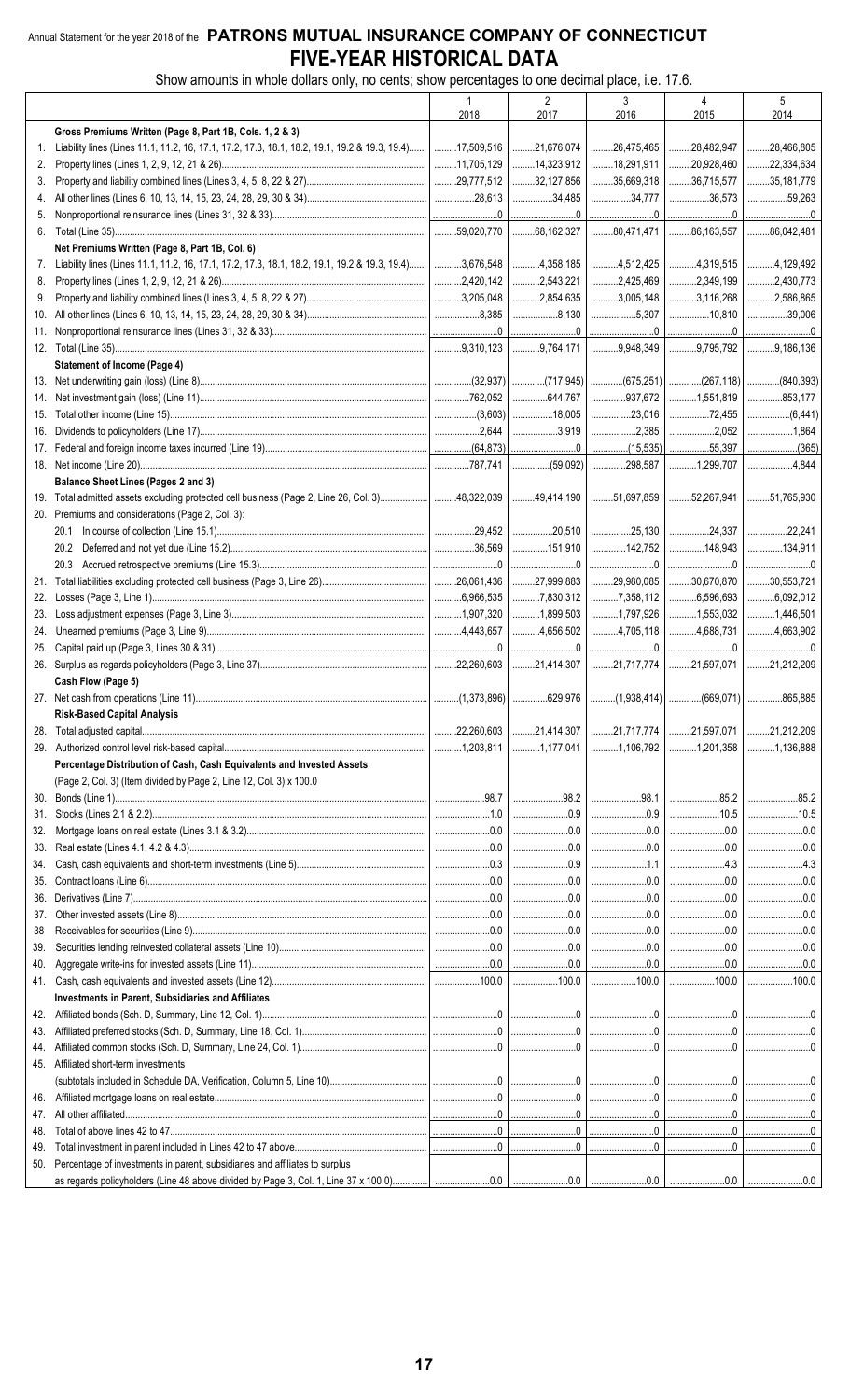#### Annual Statement for the year 2018 of the **PATRONS MUTUAL INSURANCE COMPANY OF CONNECTICUT FIVE-YEAR HISTORICAL DATA** (Continued)

|     |                                                                                                                                                                                                                    |      | $\overline{2}$                                                 | 3             | 4                                                             | 5            |
|-----|--------------------------------------------------------------------------------------------------------------------------------------------------------------------------------------------------------------------|------|----------------------------------------------------------------|---------------|---------------------------------------------------------------|--------------|
|     |                                                                                                                                                                                                                    | 2018 | 2017                                                           | 2016          | 2015                                                          | 2014         |
|     | <b>Capital and Surplus Accounts (Page 4)</b>                                                                                                                                                                       |      |                                                                |               |                                                               |              |
|     |                                                                                                                                                                                                                    |      |                                                                |               | │(119,168)│(459,981)│209,498                                  |              |
| 52. |                                                                                                                                                                                                                    |      |                                                                |               |                                                               |              |
|     |                                                                                                                                                                                                                    |      |                                                                |               |                                                               |              |
|     | Gross Losses Paid (Page 9, Part 2, Cols. 1 & 2)                                                                                                                                                                    |      |                                                                |               |                                                               |              |
| 54. | Liability lines (Lines 11.1, 11.2, 16, 17.1, 17.2, 17.3, 18.1, 18.2, 19.1, 19.2 & 19.3, 19.4) 16,073,233 17,351,879 18,97666 18,946,530 16,470,874                                                                 |      |                                                                |               |                                                               |              |
| 55. |                                                                                                                                                                                                                    |      |                                                                |               | $\ldots$ 10,432,526 9,664,623 9,652,978                       |              |
| 56. |                                                                                                                                                                                                                    |      |                                                                |               | $\ldots$ 16,255,205 16,400,428 14,026,367                     |              |
| 57. |                                                                                                                                                                                                                    |      |                                                                |               | 3,106   5,486   97,054                                        |              |
| 58. |                                                                                                                                                                                                                    |      |                                                                |               |                                                               |              |
| 59. |                                                                                                                                                                                                                    |      |                                                                |               |                                                               |              |
|     | Net Losses Paid (Page 9, Part 2, Col. 4)                                                                                                                                                                           |      |                                                                |               |                                                               |              |
| 60. | Liability lines (Lines 11.1, 11.2, 16, 17.1, 17.2, 17.3, 18.1, 18.2, 19.1, 19.2 & 19.3, 19.4)   2,657,723   2,423,866   2,339,299                                                                                  |      |                                                                |               |                                                               |              |
| 61. |                                                                                                                                                                                                                    |      |                                                                |               | 1,235,237   1,167,074   1,278,950                             |              |
| 62. |                                                                                                                                                                                                                    |      |                                                                |               |                                                               |              |
| 63. |                                                                                                                                                                                                                    |      |                                                                |               | 3,106   5,486   675                                           |              |
| 64. |                                                                                                                                                                                                                    |      |                                                                |               |                                                               |              |
| 65. |                                                                                                                                                                                                                    |      |                                                                |               |                                                               |              |
|     | <b>Operating Percentages (Page 4)</b><br>(Item divided by Page 4, Line 1) x 100.0                                                                                                                                  |      |                                                                |               |                                                               |              |
| 66. |                                                                                                                                                                                                                    |      | 100.0                                                          |               | $\frac{1}{10000}$                                             |              |
| 67. |                                                                                                                                                                                                                    |      | $\ldots$ 59.5                                                  | 60.1          | $\ldots$                                                      | 57.9         |
| 68. |                                                                                                                                                                                                                    |      | $\ldots \ldots \ldots \ldots \ldots \ldots \ldots \ldots 12.7$ |               |                                                               |              |
| 69. |                                                                                                                                                                                                                    |      |                                                                | 33.7          |                                                               |              |
| 70. |                                                                                                                                                                                                                    |      |                                                                |               |                                                               |              |
|     | <b>Other Percentages</b>                                                                                                                                                                                           |      |                                                                |               |                                                               |              |
|     | 71. Other underwriting expenses to net premiums written (Page 4, Lines 4 + 5 - 15                                                                                                                                  |      |                                                                |               | $\ldots$ 33.4 $\sim$ 33.4 $\sim$ 33.4 $\sim$ 33.4 $\sim$ 34.8 |              |
|     | 72. Losses and loss expenses incurred to premiums earned                                                                                                                                                           |      |                                                                |               |                                                               |              |
|     |                                                                                                                                                                                                                    |      |                                                                | $\ldots$ 73.1 |                                                               |              |
|     | 73. Net premiums written to policyholders' surplus (Page 8, Part 1B,                                                                                                                                               |      |                                                                |               |                                                               |              |
|     | One Year Loss Development (\$000 omitted)                                                                                                                                                                          |      |                                                                |               |                                                               |              |
|     | 74. Development in estimated losses and loss expenses incurred prior                                                                                                                                               |      |                                                                |               |                                                               |              |
|     | 75. Percent of development of losses and loss expenses incurred to policyholders' surplus                                                                                                                          |      |                                                                |               |                                                               |              |
|     | Two Year Loss Development (\$000 omitted)                                                                                                                                                                          |      |                                                                |               |                                                               |              |
|     | 76. Development in estimated losses and loss expenses incurred 2 years before the                                                                                                                                  |      |                                                                |               |                                                               |              |
|     | 77. Percent of development of losses and loss expenses incurred to<br>reported policyholders' surplus of second prior-year end                                                                                     |      |                                                                |               |                                                               |              |
|     |                                                                                                                                                                                                                    |      |                                                                |               |                                                               |              |
|     | If a party to a merger, have the two most recent years of this exhibit been restated due to a merger in compliance with the disclosure requirements of<br>SSAP No. 3, Accounting Changes and Correction of Errors? |      |                                                                |               |                                                               | No[<br>Yes[] |

If no, please explain: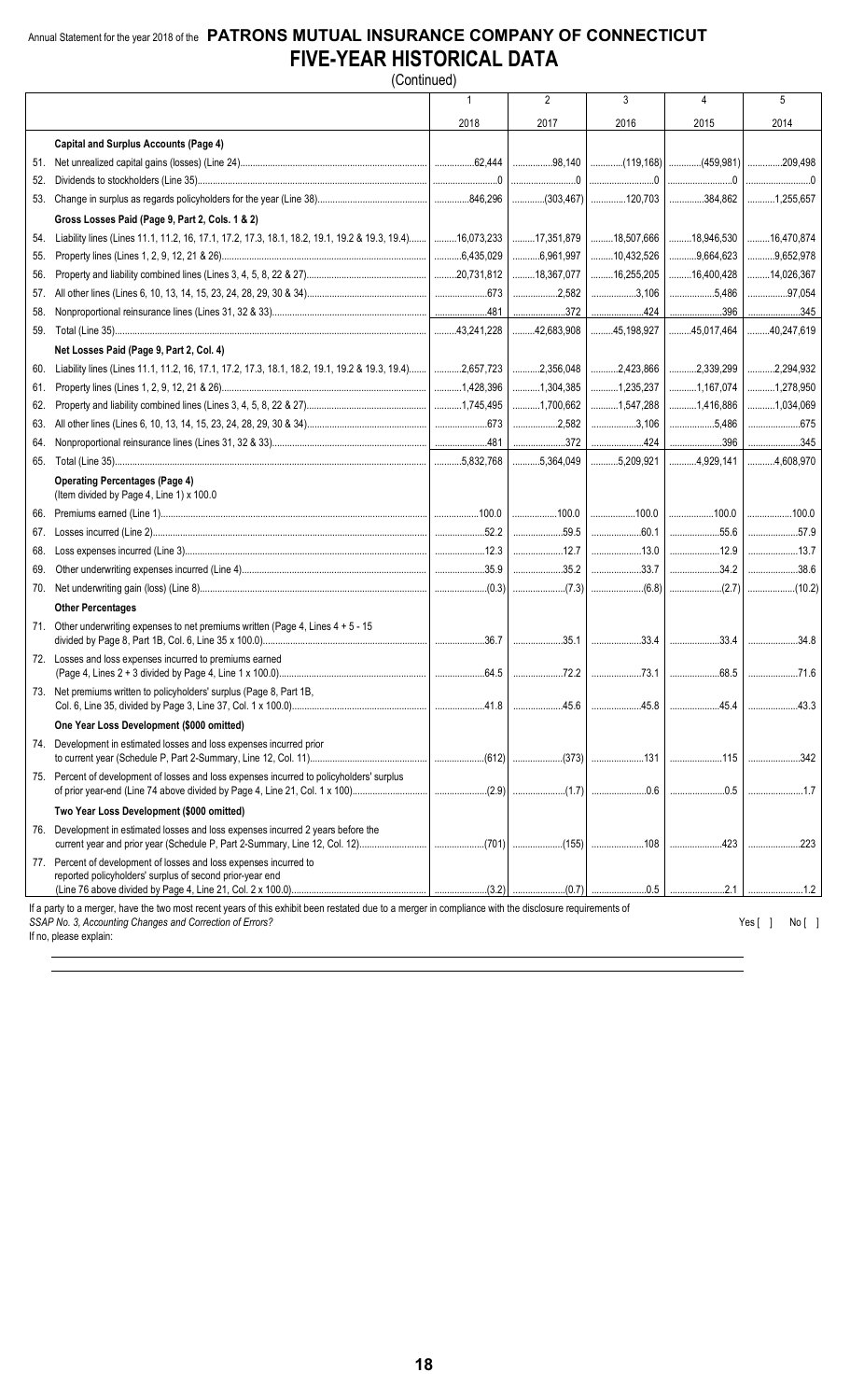# Annual Statement for the year 2018 of the PATRONS MUTUAL INSURANCE COMPANY OF CONNECTICUT SCHEDULE P - ANALYSIS OF LOSSES AND LOSS EXPENSES

## **SCHEDULE P - PART 1 - SUMMARY**

|     |                |                | Premiums Earned |                 |               |                                          |                             | Loss and Loss Expense Payments |                     |          |             |                  | 12         |
|-----|----------------|----------------|-----------------|-----------------|---------------|------------------------------------------|-----------------------------|--------------------------------|---------------------|----------|-------------|------------------|------------|
|     | Years in Which |                |                 | 3               |               |                                          | Defense and Cost            |                                | Adjusting and Other |          | 10          | 11               | Number     |
|     | Premiums       |                |                 |                 | Loss Payments |                                          | <b>Containment Payments</b> |                                | Payments            |          |             |                  | οf         |
|     | Were           |                |                 |                 |               | 5                                        | 6                           |                                | 8                   | 9        | Salvage     | Total            | Claims     |
|     | Earned and     | Direct         |                 |                 | Direct        |                                          | Direct                      |                                | Direct              |          | and         | Net Paid         | Reported-  |
|     | Losses Were    | and            |                 | Net             | and           |                                          | and                         |                                | and                 |          | Subrogation | $(Cols. 4 - 5 +$ | Direct and |
|     | Incurred       | Assumed        | Ceded           | $(Cols. 1 - 2)$ | Assumed       | Ceded                                    | Assumed                     | Ceded                          | Assumed             | Ceded    | Received    | $6 - 7 + 8 - 9$  | Assumed    |
|     | 1. Prior       | XXX            | XXX             | XXX             | .82           | 38                                       | 15                          |                                |                     |          |             | .64              | XXX        |
|     | 2009.          | .8,120         | .549            | 7,570           | 4,598         | 196                                      | 329                         | 12                             | .507                |          | .122        | .5,225<br>       | XXX        |
|     | 3. 2010.       | $\ldots$ 8,871 | 549             | $\ldots$ 8,322  | 5,197         | 149                                      | 415                         | 38                             | 513                 |          | 129         | 5,934            | XXX        |
| 4.  | 2011           | .9,519         | .589            | $\ldots$ 8,930  | 6.570         | 230                                      | 522                         | 34                             | 712                 |          | .248        | .7,534           | XXX        |
| 5.  | 2012.          | .9,918         | 1.901<br>       | .8.016<br>      | 6,014         | 1,028                                    | 520                         | 30                             | .686<br>.           | .68<br>. | .242<br>.   | .6.093<br>       | XXX        |
| 6.  | 2013.          | .10,016        | 1,901           | 1.15            | 3.157         | 716                                      | 424                         | 28                             | 606                 | 28       | 226         | .5,416<br>       | XXX        |
|     | 7. 2014.       | .10,141        | .1.878          | 8,262           | 4,942         | 754                                      | 417                         | 30                             | .626                | .25      | .234        | .5.176           | XXX        |
| 8.  | 2015.          | .10.391        | .618            | .9.773<br>      | 4,800         | 61                                       | 419                         | $\kappa$<br>                   | .703                | .        | 238         | .5.853           | XXX        |
| 9.  | 2016.          | 10,385         | 447             | .9.938<br>      | 4,788         | 85                                       | 326                         | . 4                            | .548                |          | 217         | .5,571           | XXX        |
|     | 10.2017        | .10,214        | .405            | 9,809           | 4,461         | 81                                       | .203<br>                    | .                              | .526                | .        | 220         | .5,106<br>.      | XXX        |
| 11. | 2018.          | 10,023         | 500             | $\ldots$ 9,523  | 3,085         | $\ldots \ldots \ldots \ldots \ldots$ .82 | 91                          |                                | 419                 |          | 126         | 3,511            | XXX        |
|     | 12. Totals     | $.$ $XXX$      | XXX             | <b>XXX</b>      | 49,694        | 3,421                                    | 3,681                       | 187                            | 5,852               | 136      | 2,002       | $\dots$ 55,483   | XXX        |

|            |           |            |               |             |               |                                     |                |             |         | Adjusting and Other |             | 24          | 25           |
|------------|-----------|------------|---------------|-------------|---------------|-------------------------------------|----------------|-------------|---------|---------------------|-------------|-------------|--------------|
|            |           |            | Losses Unpaid |             |               | Defense and Cost Containment Unpaid |                |             |         | Unpaid              |             | Total       |              |
|            |           | Case Basis |               | Bulk + IBNR |               | Case Basis                          |                | Bulk + IBNR | 21      | 22                  |             | Net         | Number of    |
|            | 13        | 14         | 15            | 16          | 17            | 18                                  | 19             | 20          |         |                     | Salvage     | Losses      | Claims       |
|            | Direct    |            | Direct        |             | Direct        |                                     | Direct         |             | Direct  |                     | and         | and         | Outstanding- |
|            | and       |            | and           |             | and           |                                     | and            |             | and     |                     | Subrogation | Expenses    | Direct and   |
|            | Assumed   | Ceded      | Assumed       | Ceded       | Assumed       | Ceded                               | Assumed        | Ceded       | Assumed | Ceded               | Anticipated | Unpaid      | Assumed      |
| 1. Prior.  | .453      | .262       | .229          | 69          | 12            |                                     | $\Delta$ 7     | 12          | 35      |                     |             | .431        | .XXX         |
| 2. 2009.   | 13        |            | .35           |             |               |                                     | 10             |             |         |                     |             | 54          | .XXX.        |
| 3. 2010.   | .22       |            | .38           |             |               |                                     | 16             |             |         |                     |             | 81          | XXX          |
| 4. 2011    | 51        |            | .60           |             | $\epsilon$    |                                     | 20             |             |         |                     |             | 131         | XXX          |
| 5. 2012.   | 74        |            | .89           |             |               |                                     | .33            |             | 13      |                     |             | 197         | .XXX         |
| 6. 2013.   | .101      |            | 110           |             | 10            |                                     | 39             |             | 18      |                     |             | 263         | XXX          |
| 7. 2014    | .156      |            | .158          |             | 14            |                                     | .55            |             | 23      |                     |             | .391        | XXX          |
| 8. 2015    | 302       |            | .279          | 11          | 30            |                                     | .97            |             | .39     | .                   |             | .723        | XXX          |
| 9. 2016.   | .562      | 15         | .491          | 19          | 53            | . 4                                 | 178            | 6           | 68      |                     | .16         | 1,310       | XXX          |
| 10. 2017.  | .813      | 24         | .818          | 10          | 43            |                                     | .306           |             | .107    |                     | .34         | .2,048<br>. | XXX          |
| 11. 2018   | 1,619     | .55        | 1,103         | 68          | 27            |                                     | 407            | 27          | .243    |                     | 126         | 3,244       | XXX          |
| 12. Totals | $1$ 4,167 | $ $ 401    | $1$ 3,410     |             | 209   209   6 |                                     | $\ldots$ 1,208 | $1$ 62      | 563   5 |                     | 199         | 8.874       | XXX          |

|     |            |               | Total Losses and<br>Loss Expenses Incurred |             |            | Loss and Loss Expense Percentage<br>(Incurred/Premiums Earned) |            |                 | Nontabular<br><b>Discount</b> | 34            |            | Net Balance Sheet<br>Reserves after Discount |
|-----|------------|---------------|--------------------------------------------|-------------|------------|----------------------------------------------------------------|------------|-----------------|-------------------------------|---------------|------------|----------------------------------------------|
|     |            | 26            | 27                                         | 28          | 29         | 30                                                             | 31         | $\overline{32}$ | 33                            | Inter-Company | 35         | 36                                           |
|     |            | <b>Direct</b> |                                            |             | Direct     |                                                                |            |                 |                               | Pooling       |            | Loss                                         |
|     |            | and           |                                            |             | and        |                                                                |            |                 | Loss                          | Participation | Losses     | Expenses                                     |
|     |            | Assumed       | Ceded                                      | Net         | Assumed    | Ceded                                                          | Net        | Loss            | Expense                       | Percentage    | Unpaid     | Unpaid                                       |
|     | 1. Prior.  | XXX           | .XXX                                       | XXX.        | .XXX.      | .XXX                                                           | XXX        |                 |                               | XXX.          | .351       |                                              |
| 2.  | 2009       | .5.496        | .218<br>                                   | .5.279      | 67.7       | $\ldots$ 39.6                                                  | .69.7      |                 |                               | .0.50         |            |                                              |
| 3.  | 2010       | .6.213        | 198<br>                                    | .6.015<br>  | .70.0<br>. | .36.0<br>.                                                     | .72.3      |                 |                               | .0.50         | 54         |                                              |
|     | 4. 2011    | 7.948         | .284                                       | 7.665       | .83.5      | 48.1                                                           | .85.8      |                 |                               | .0.50         | .99        |                                              |
|     | 5. 2012    | 7.436         | 1.146<br>                                  | .6.290      |            | .60.2<br>.                                                     | .78.5      |                 |                               | .0.50         | 147        |                                              |
| 6.  | 2013       | .6.467        | .787                                       | .5.679      | .64.6      |                                                                | .70.0<br>  |                 |                               | .0.50         | 199        |                                              |
|     | 7. 2014    | .6,392        | .826                                       | .5,567<br>  | .63.0      | .44.0<br>                                                      | .67.4<br>. |                 |                               | .0.50         | .302       |                                              |
| 8.  | 2015.      | 6,669         | 93                                         | .6,576<br>. | .64.2<br>. | .15.1<br>.                                                     | 67.3<br>.  |                 |                               | .0.50         | 562        |                                              |
| 9.  | 2016.      | .7.013        | 132                                        | .6.881      | .67.5      | .29.6<br>.                                                     | .69.2<br>  |                 |                               | .0.50         | .1.018     | 292                                          |
| 10. | 2017       | 7,277         | 122<br>                                    | .7.154      | .71.2<br>. | .30.2<br>.                                                     | .72.9      |                 |                               | .0.50         | 1.597<br>  |                                              |
|     | 11. 2018.  | 6,994         | .238                                       | .6.756      | .69.8      | 47.7                                                           | .70.9      |                 |                               | .0.50         | .2,599<br> |                                              |
|     | 12. Totals | XXX           | .XXX                                       | XXX         | XXX        | XXX                                                            | XXX        |                 |                               | XXX           | 6,967      | 1,907                                        |

Note: Parts 2 and 4 are gross of all discounting, including tabular discounting. Part 1 is gross of only nontabular discounting, which is reported in Columns 32 and 33 of

Part 1. The tabular discount, if any, is reported in the Notes to Financial Statements, which will reconcile Part 1 with Parts 2 and 4.